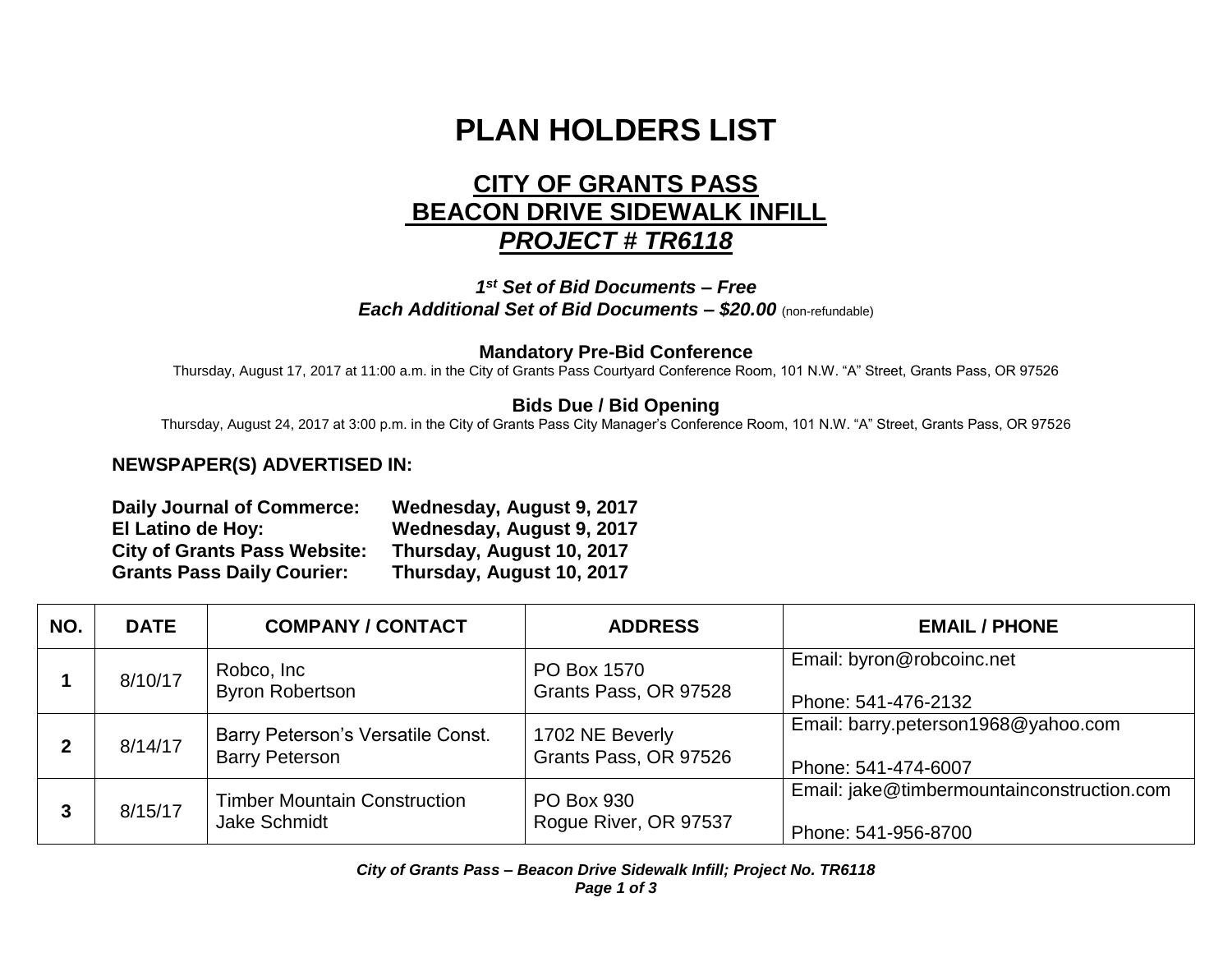| NO.             | <b>DATE</b> | <b>COMPANY / CONTACT</b>                          | <b>ADDRESS</b>                            | <b>EMAIL / PHONE</b>                                   |
|-----------------|-------------|---------------------------------------------------|-------------------------------------------|--------------------------------------------------------|
| 4               | 8/16/17     | <b>Copeland Sand &amp; Gravel</b>                 | 695 SE J St<br>Grants Pass, OR 97526      | Email: troy@copelandgravel.com<br>Phone: 541-476-4441  |
| $5\phantom{.0}$ | 8/17/17     | <b>KOGAP Enterprises, Inc.</b><br>Sharon          | 115 W Stewart<br>Medford, OR 97501        | Email: sharon@kogap.com<br>Phone: 541-776-6527         |
| $6\phantom{1}$  | 8/23/17     | <b>Stromme Concrete</b><br><b>Michael Stromme</b> | 135 NW Caddis PI<br>Grants Pass, OR 97526 | Email: michaelstromme@gmail.com<br>Phone: 541-659-8440 |
| $\overline{7}$  |             |                                                   |                                           | Email:<br>Phone:                                       |
| 8               |             |                                                   |                                           | Email:<br>Phone:                                       |
| 9               |             |                                                   |                                           | Email:<br>Phone:                                       |
| 10              |             |                                                   |                                           | Email:<br>Phone:                                       |
| 11              |             |                                                   |                                           | Email:<br>Phone:                                       |
| 12              |             |                                                   |                                           | Email:<br>Phone:                                       |
| 13              |             |                                                   |                                           | Email:<br>Phone:                                       |